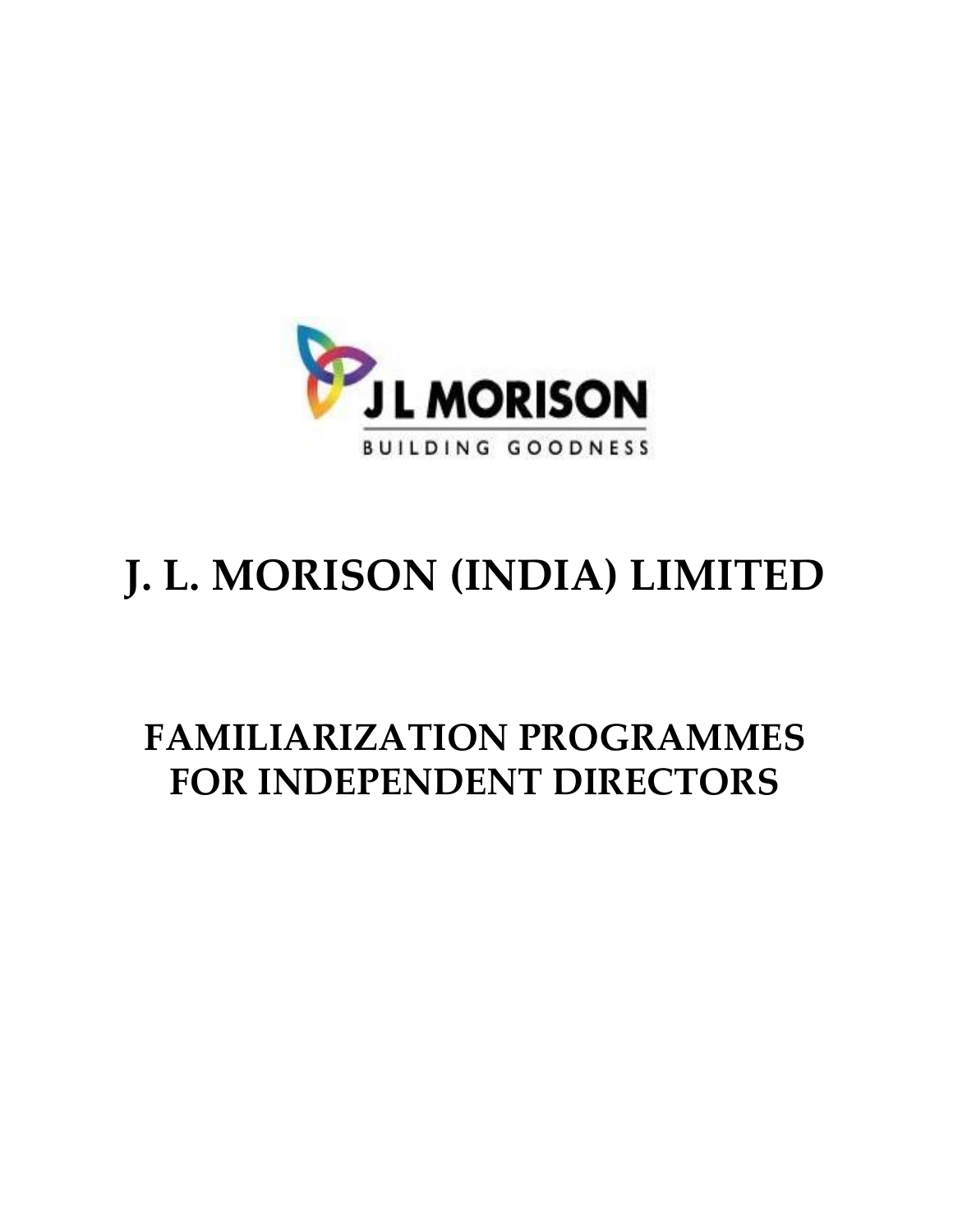### **J. L. MORISON (INDIA) LIMITED**

#### **FAMILIARIZATION PROGRAMMES FOR INDEPENDENT DIRECTORS**

#### **Preamble**

The Regulation 25 (7) of the Securities and Exchange Board of India (Listing Obligations and Disclosure Requirements) Regulations, 2015, as amended from time to time (hereinafter referred as "LODR") *inter-alia* stipulates that the Company shall familiarize the independent directors with the Company, their roles, rights, responsibilities in the Company, nature of the industry in which the Company operates, business model of the Company, etc., through various programmes.

#### **Overview of the Familiarisation process**

All Independent Directors are aware and further updated about their roles, rights, responsibilities in the Company. Upon appointment, the new Directors are provided with the information about the Company, Memorandum and Articles of Association, Annual Reports for previous 3 years. The appointment letter issued to Independent Directors *inter alia* sets out the expectation of the Board from the appointed director, their fiduciary duties and the accompanying liabilities that come with the appointment as a director of the Company.

Independent Directors are provided with necessary documents/brochures, reports and internal policies to enable them to familiarize with the Company's procedures and practices.

Periodic presentations are made at the Board and Board Committee Meetings, on business and performance updates of the Company, global business environment, business strategyand risks involved. Detailed presentations on the duties and responsibilities of Independent